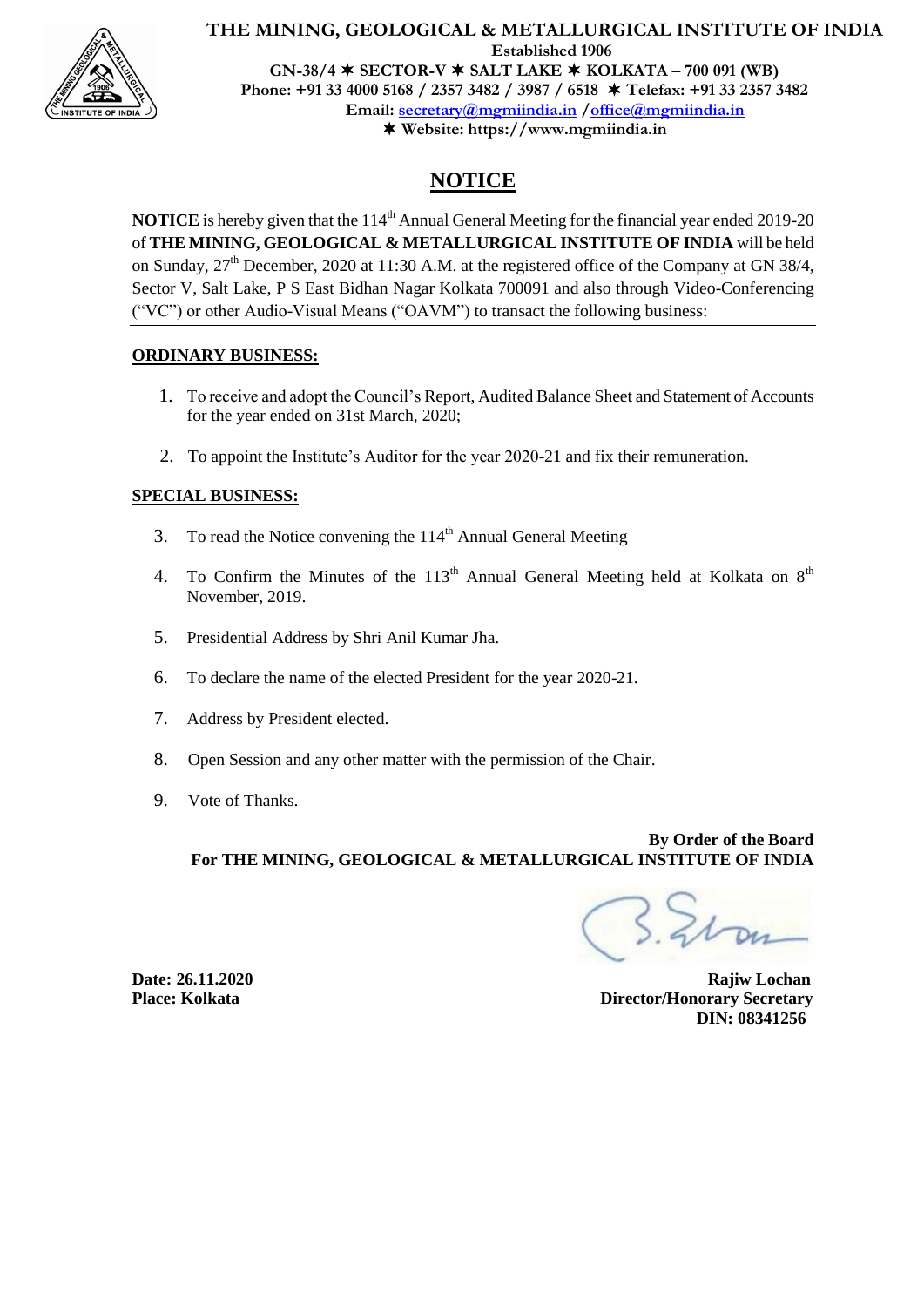

### **THE MINING, GEOLOGICAL & METALLURGICAL INSTITUTE OF INDIA Established 1906 GN-38/4 SECTOR-V SALT LAKE KOLKATA – 700 091 (WB)**

**Phone: +91 33 4000 5168 / 2357 3482 / 3987 / 6518 Telefax: +91 33 2357 3482 Email: secretary@mgmiindia.in /office@mgmiindia.in Website: https://www.mgmiindia.in**

# **NOTES:**

- 1. Corporate members intending to send their authorized representatives to attend the Meeting are requested to send to the Company a certified copy of the Board Resolution authorizing their representative to attend and vote on their behalf at the Meeting.
- 2. For convenience of members, an attendance slip and the route map of the venue of the Meeting are annexed hereto. Members are requested to affix their signature at the space provided and hand over the attendance slips at the place of meeting.
- 3. All documents referred to in the Notice are open for inspection at the Registered Office of the Company during office hours on all days except Sunday & public holidays between 11.00 a.m. and 1.00 p.m. up to the date of Annual General Meeting. The documents shall also be available electronically for inspection without any fees by the Members from the date of circulation of this notice up to the date of the Meeting and also at the Meeting. Members seeking to inspect such documents can send an email to [office@mgmiindia.in](mailto:office@mgmiindia.in)
- 4. Explanatory Statement pursuant to Section 102(1) of the Companies Act, 2013 for items of Special Businesses is annexed herewith.
- 5. The Notice of the Annual General Meeting and instructions for e-voting, along with the Attendance slip are being sent by electronic mode to all the members whose email address are registered with the Company for communication purposes.
- 6. Members may also note that the Notice of the AGM will also made be available on the Company's website [www.mgmiindia.in](http://www.mgmiindia.in/) for their download. The physical copies of the documents will also be available at the Company's Registered Office in Registered office / Corporate office for inspection during normal business hours on any working day. For any communication, the shareholders may also send requests to the Company's investor e-mail id: [office@mgmiindia.in](mailto:office@mgmiindia.in) .
- 7. If the members have any queries, the same should be forwarded to the company in writing at its registered office or at the company's email id[: office@mgmiindia.in](mailto:office@mgmiindia.in) before the meeting so that the same can be replied at the time of AGM to the members' satisfaction.
- 8. The Register of Directors and Key Managerial Personnel, maintained under Section 170 of the Companies Act, 2013, will be available for inspection by members at the AGM as well as electronically hosted on the Company's website.
- 9. The Register of Contracts or Arrangements in which the directors are interested, maintained under Section 189 of the Companies Act, 2013, will be available for inspection by the members at the AGM as well as electronically hosted on the Company's website. Members desirous of obtaining any relevant information with regard to the accounts of the Company or any other matter placed at the Meeting are requested to send their requests in writing at [office@mgmiindia.in](mailto:office@mgmiindia.in) to the Company at least 7 (seven) days before the date of the Meeting, so as to enable the Company to keep the information ready.
- 10. Members are requested to bring their copies of the notice to the AGM.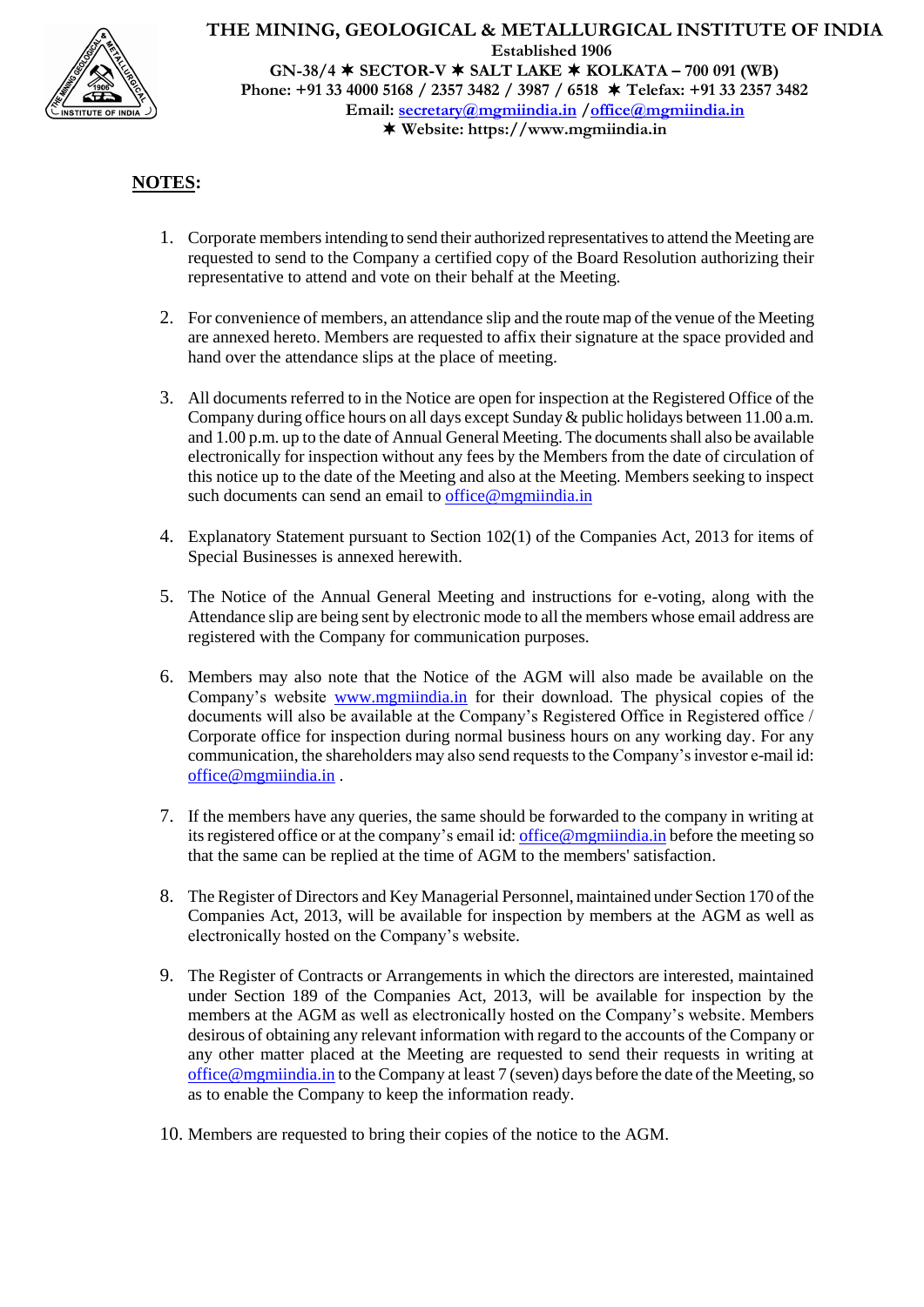

**Website: https://www.mgmiindia.in**

- 11. Members are requested to promptly notify any changes in their addresses to the Company.
- 12. The Company is providing facility for voting by electronic means (e-voting) through an electronic voting system which will include remote e-voting as prescribed by the Companies (Management and Administration) Amendment Rules, 2015 as presently in force and the business set out in the Notice will be transacted through such voting.
- 13. In view of the outbreak of the COVID-19 pandemic, social distancing norms to be followed and the continuing restriction on movement of persons at several places in the country and pursuant to General Circular Nos.14/2020, 17/2020 and 20/2020 dated 8th April 2020, 13th April 2020 and 5th May 2020, respectively, issued by the Ministry of Corporate Affairs ("MCA Circulars") and in compliance with the provisions of the Companies Act, 2013, the Company has also made arrangements of VC/OAVM for members who are unable to physically attend the meeting at a common venue.
- 14. Statement pursuant to Section 102: The Statement pursuant to Section 102 of the Companies Act, 2013, setting out the material facts concerning each item of special business to be transacted at the Meeting, being considered unavoidable, is annexed hereto and forms part of this Notice.
- 15. In accordance with the General Circular No. 20/2020 dated 5th May, 2020 issued by MCA owing to the difficulties involved in dispatching of physical copies of the Annual Report and Notice of AGM are being sent in electronic mode only to Members whose e-mail address is registered with the Company. The same is also hosted on the Company's website [www.mgmiindia.in](http://www.mgmiindia.in/) The relevant details are also hosted on the website of the Agency providing the e-voting facility, viz., [www.evotingindia.com](http://www.evotingindia.com/)
- 16. The attendance of the Members who are attending the AGM through VC/OAVM will be counted for the purpose of reckoning the quorum under Section 103 of the Companies Act, 2013.
- 17. Corporate/Institutional Members attending the meeting through VC/OAVM are required to send a scan of the certified true copy (PDF Format) of the Board Resolution/Authority Letter, etc., authorising their representative to attend the AGM through VC / OAVM on their behalf and to vote through remote e-voting or during the AGM. The said Resolution/Authorisation shall be sent to the Scrutinizer by email through its registered email address to [md.menaz@gmail.com](mailto:md.menaz@gmail.com)
- 18. Members may join the AGM through VC/OAVM facility by following the procedure as mentioned in this AGM Notice which shall be kept open for the Members from 11:15 A.M. i.e. 15 minutes before the time scheduled to start the AGM and the Company may close the window for joining the VC/OAVM facility 15 minutes after the scheduled time to start the AGM. The facility of participation at the AGM through VC/OAVM will be made available to at least 1,000 Members on a first come first served basis as per the MCA Circulars. The detailed instructions for joining the Meeting through VC/OAVM form part of the Notes to this Notice.
- 19. Directors, Key Managerial Personnel, Chairpersons, Auditors etc. will be allowed to attend the meeting without restriction on account of first-come-first-served-principle.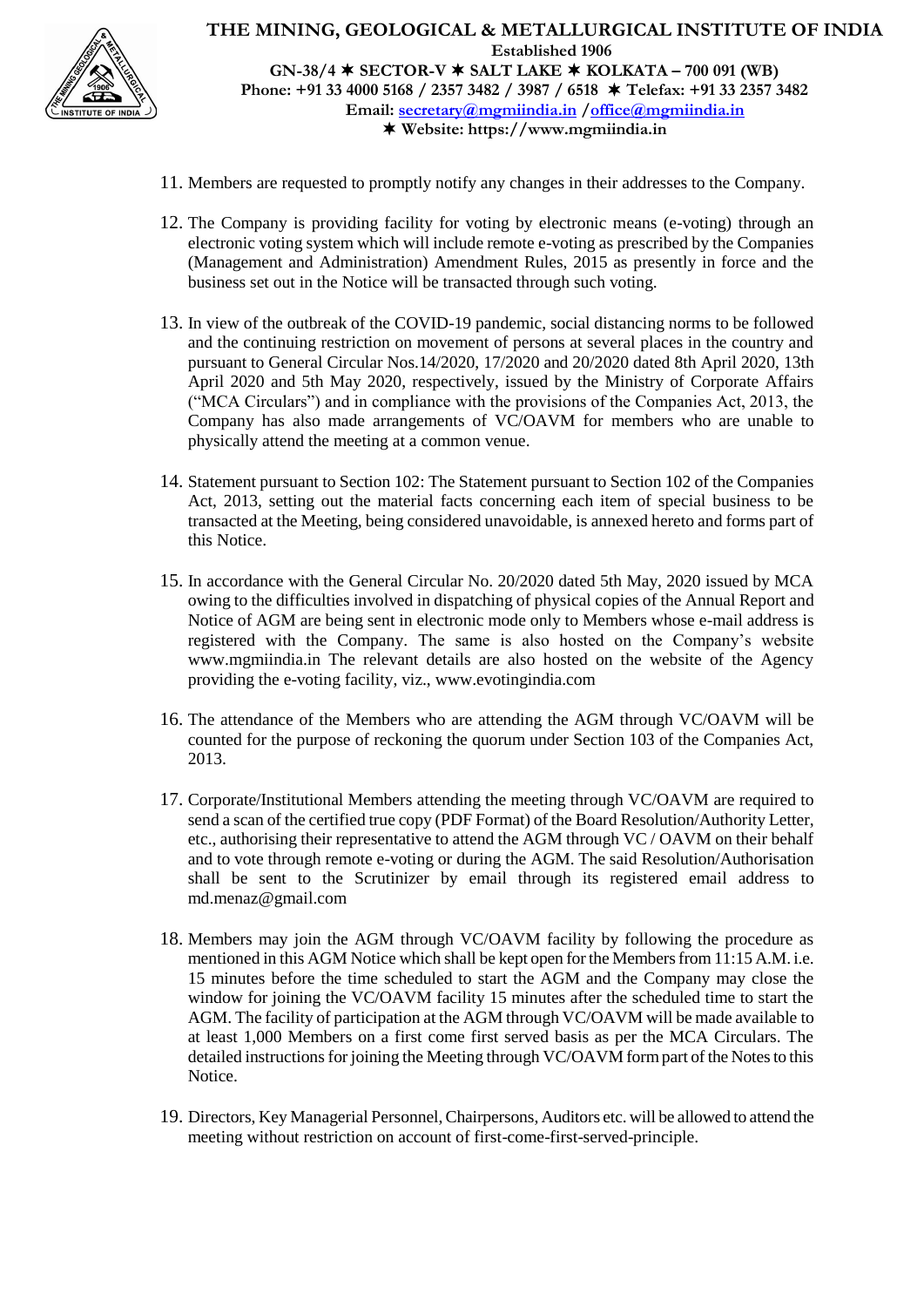

- 20. Go Green Initiative: The Company is sending Notices for General Meetings, Financial Statements, etc. through email to Members whose email IDs are registered with the Company. However, it is noticed that there are Members who have not registered their e-mail IDs with the Company. Consequently, the Company is unable to send communications to them electronically. In compliance with provisions of Rule 18 of the Companies (Management and Administration) Rules, 2014 and applicable provisions of the Companies Act, 2013, members are requested to register their e-mail IDs with the Company who have still not registered their e-mail IDs. Members whose email IDs have undergone any change or whose IDs require any correction, may kindly update the same with the Company.
- 21. Members may also note that the Notice of the meeting and the Annual Report for the Financial Year 2019-20 will be available on the website of the compan[y www.mgmiindia.in](http://www.mgmiindia.in/) and also, on the website of the Central Depository Services (India) Limited, the agency providing the E Voting facility.
- 22. Scrutinizer: The Company has appointed Mohammad Menazuddin, Practicing Company Secretary, Kolkata (FCS No.47770, CP No. 20629) as Scrutinizer for conducting the electronic voting process (both remote e-voting and voting at the AGM) in a fair and transparent manner.
- 23. Declaration of Results: The Scrutinizer shall immediately after the conclusion of voting at the Meeting, first count the votes cast at the Meeting, thereafter, unblock the votes cast through remote e-voting in the presence of at least two witnesses, who are not in the employment of the Company and within a period not exceeding 3 (three) days from the conclusion of the meeting make a consolidated Scrutinizer's Report of the total votes cast in favour or against, if any, to the Chairman or person authorized by the Chairman, for counter signature.
- 24. The Results shall be declared either by the Chairman or by a person authorized by him and the resolutions will be deemed to have been passed on the AGM date subject to receipt of the requisite number of votes in favor of the Resolution(s).
- 25. Immediately after declaration of results, the same shall be placed along with the Scrutinizer's Report, on the Company's website [www.mgmiindia.in](http://www.mgmiindia.in/) and on the website of CDSL. The results shall also be placed on the Notice Board of the Company at its Registered Office.
- 26. Distribution of Gifts: In conformity with regulatory requirements, the Company will NOT be distributing any gift, gift coupons or cash in lieu of gifts at the AGM or in connection therewith.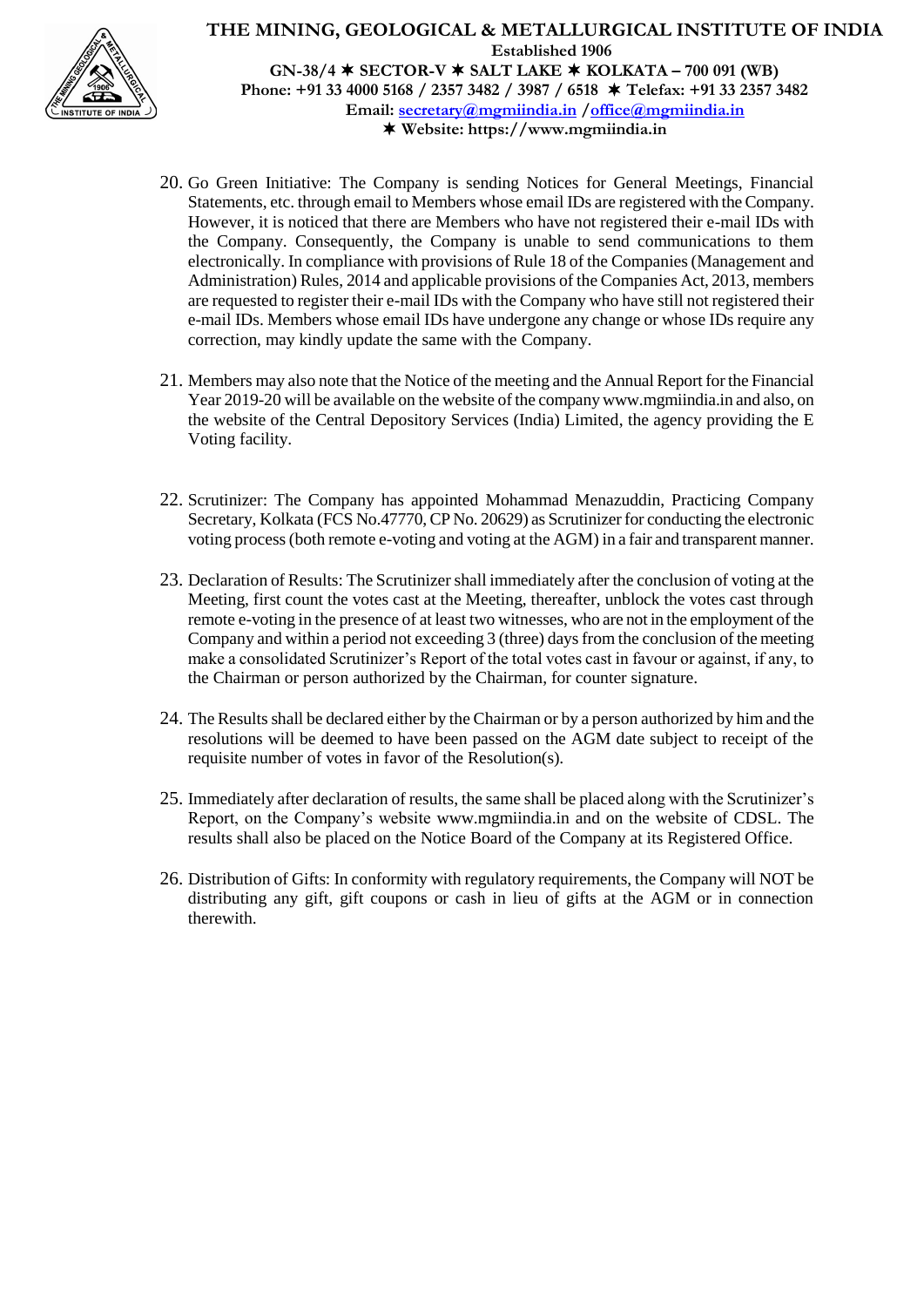

### **THE INTRUCTIONS FOR MEMBERS FOR REMOTE E-VOTING ARE AS UNDER:**

I. The voting period begins on  $24<sup>th</sup>$  December, 2020 at 10:00 A.M. and ends on  $26<sup>th</sup>$  December, 2020 at 5:00 P.M. During this period Members of the Company, as on the cut-off date  $20<sup>th</sup>$  December, 2020 may cast their vote electronically. The e-voting module shall be disabled by CDSL for voting thereafter.

II. Members who have already voted prior to the meeting date would not be entitled to vote at the meeting venue.

- 1. Members are requested to log on to the e-voting websit[e www.evotingindia.com.](http://www.evotingindia.com/)
- 2. Please click on Members
- 3. Please enter your user id.
- 4. Please enter the image verification (Captcha) as displayed and click on Log-in
- 5. Please enter the "Sequence Number" in the "PAN" field
- 6. Please enter the user id again in the "Bank Details" field
- 7. Please click on the "Submit" tab to get to the Club selection screen
- 8. Please click on the EVSN of The Mining, Geological & Metallurgical Institute of India on which you choose to vote.
- 9. On the voting page, you will see "RESOLUTION DESCRIPTION" and against the same, the option "YES / NO" for voting. Please select the option YES or No as desired. The option YES implies that you assent the Resolution and option NO implies that you dissent to the Resolution.
- 10. In case you wish to view the entire Resolution details, please click on the "RESOLUTIONS FILE LINK"
- 11. After selecting the resolution, you have decided to vote on, please click on "SUBMIT". A confirmation box will be displayed. If you wish to confirm your vote, please click on "OK", else to change your vote, please click on "CANCEL" and accordingly modify your vote.
- 12. Once you "CONFIRM" your vote on the resolution, you will not be allowed to modify your vote.
- 13. Members can also take a print of the votes cast by clicking on "CLICK HERE TO PRINT" option on the voting page.

Members can also cast their vote using CDSL's mobile app m-Voting available for android-based mobiles. The m-Voting app can be downloaded from Google Play Store. Apple and Windows phone users can download the app from the App Store and Windows Phone Store respectively. Please follow the instructions as prompted by the mobile app while voting on your mobile.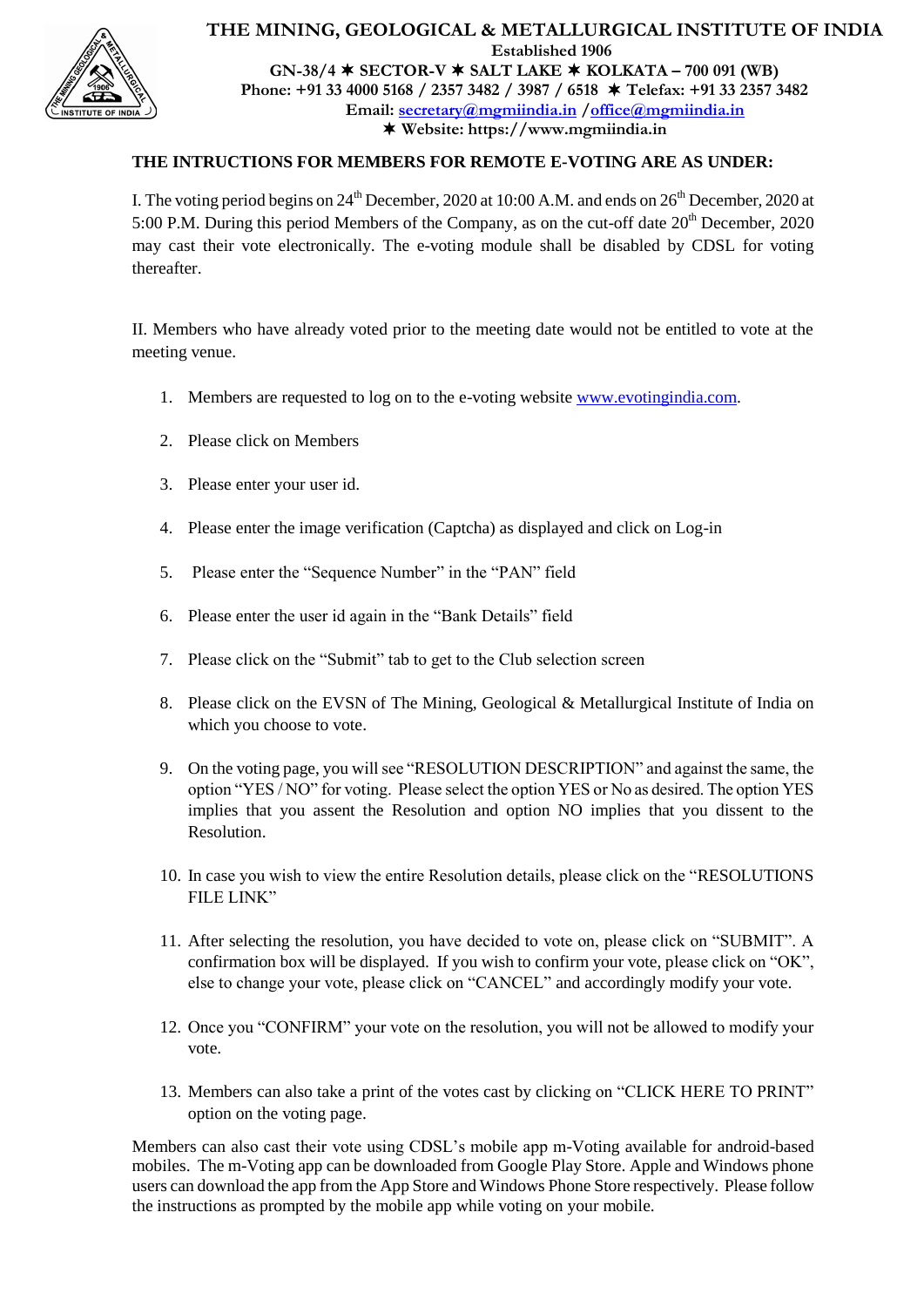

### **INSTRUCTIONS FOR MEMBERS FOR E-VOTING DURING THE AGM ARE AS UNDER: -**

- 1. The procedure for e-Voting on the day of the AGM is same as the instructions mentioned above for Remote e-voting.
- 2. Only those MEMBERS, who are present in the AGM through VC/OAVM facility and have not casted their vote on the Resolutions through remote e-Voting and are otherwise not barred from doing so, shall be eligible to vote through e-Voting system available during the AGM.
- 3. If any Votes are cast by the MEMBERS through the e-voting available during the AGM and if the same MEMBERS have not participated in the meeting through VC/OAVM facility, then the votes cast by such MEMBERS shall be considered invalid as the facility of e-voting during the meeting is available only to the MEMBERS attending the meeting.
- 4. MEMBERS who have voted through Remote e-Voting will be eligible to attend the AGM. However, they will not be eligible to vote at the EGM/AGM.

If you have any queries or issues regarding attending AGM & e-Voting from the e-Voting System, you may refer the Frequently Asked Questions ("FAQs") and e-voting manual available at [www.evotingindia.com,](http://www.evotingindia.com/) under help section or write an email to [helpdesk.evoting@cdslindia.com](mailto:helpdesk.evoting@cdslindia.com) or contact Mr. Nitin Kunder (022- 23058738 ) or Mr. Mehboob Lakhani (022-23058543) or Mr. Rakesh Dalvi (022-23058542).

All grievances connected with the facility for voting by electronic means may be addressed to Mr. Rakesh Dalvi, Manager, (CDSL) Central Depository Services (India) Limited, A Wing, 25th Floor, Marathon Futurex, Mafatlal Mill Compounds, N M Joshi Marg, Lower Parel (East), Mumbai - 400013 or send an email to [helpdesk.evoting@cdslindia.com](mailto:helpdesk.evoting@cdslindia.com) or call on 022-23058542/43.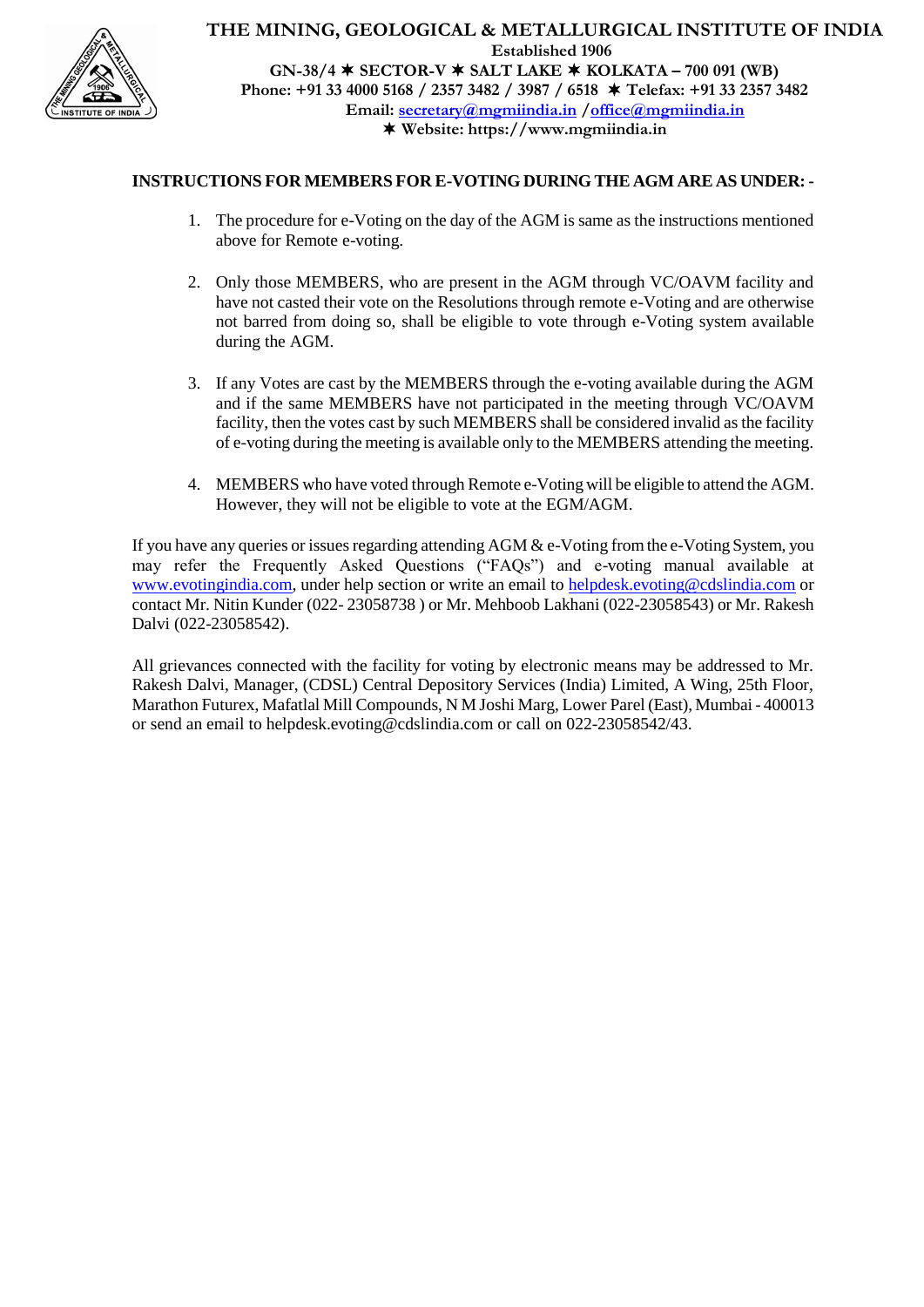

# **THE MINING, GEOLOGICAL & METALLURGICAL INSTITUTE OF INDIA Established 1906**

**GN-38/4 SECTOR-V SALT LAKE KOLKATA – 700 091 (WB) Phone: +91 33 4000 5168 / 2357 3482 / 3987 / 6518 Telefax: +91 33 2357 3482 Email: secretary@mgmiindia.in /office@mgmiindia.in Website: https://www.mgmiindia.in**

### **STATEMENT PURSUANT TO SECTION 102 (1) OF THE COMPANIES ACT, 2013:**

# **Item No. 3: Read Notice Convening 114th Annual General Meeting**

The Chairman shall read the notice of the 114<sup>th</sup> Annual General Meeting circulated to the members via electronic mail.

### **Item No. 4: Confirm the Minutes for the 113th Annual General Meeting held at Kolkata on 8th November, 2019**

The Chairman shall place the Minutes of the  $113<sup>th</sup>$  Annual General Meeting of the Company which was held at Kolkata on  $8<sup>th</sup>$  November, 2019 and confirm the same by placing his signatures.

### **Item No. 5: Presidential Address by Shri Anil Kumar Jha**

The members elected Shri Anil Kumar Jha as the President of MGMI. He shall address the members and express his gratitude before the members of the Company.

#### **Item No. 6: Declare the name of the elected President for the year 2020-21**

Council elected new President in 887th Council Meeting.

#### **Item No. 7: Address by President-Elect**

The elected President shall address the members present in the meeting.

#### **Item No. 8: Open Session and any other matter with the permission of the Chair**

**By Order of the Board For THE MINING, GEOLOGICAL & METALLURGICAL INSTITUTE OF INDIA**

**Date: 26.11.2020 Rajiw Lochan Place: Kolkata** Director/Honorary Secretary  **DIN: 08341256**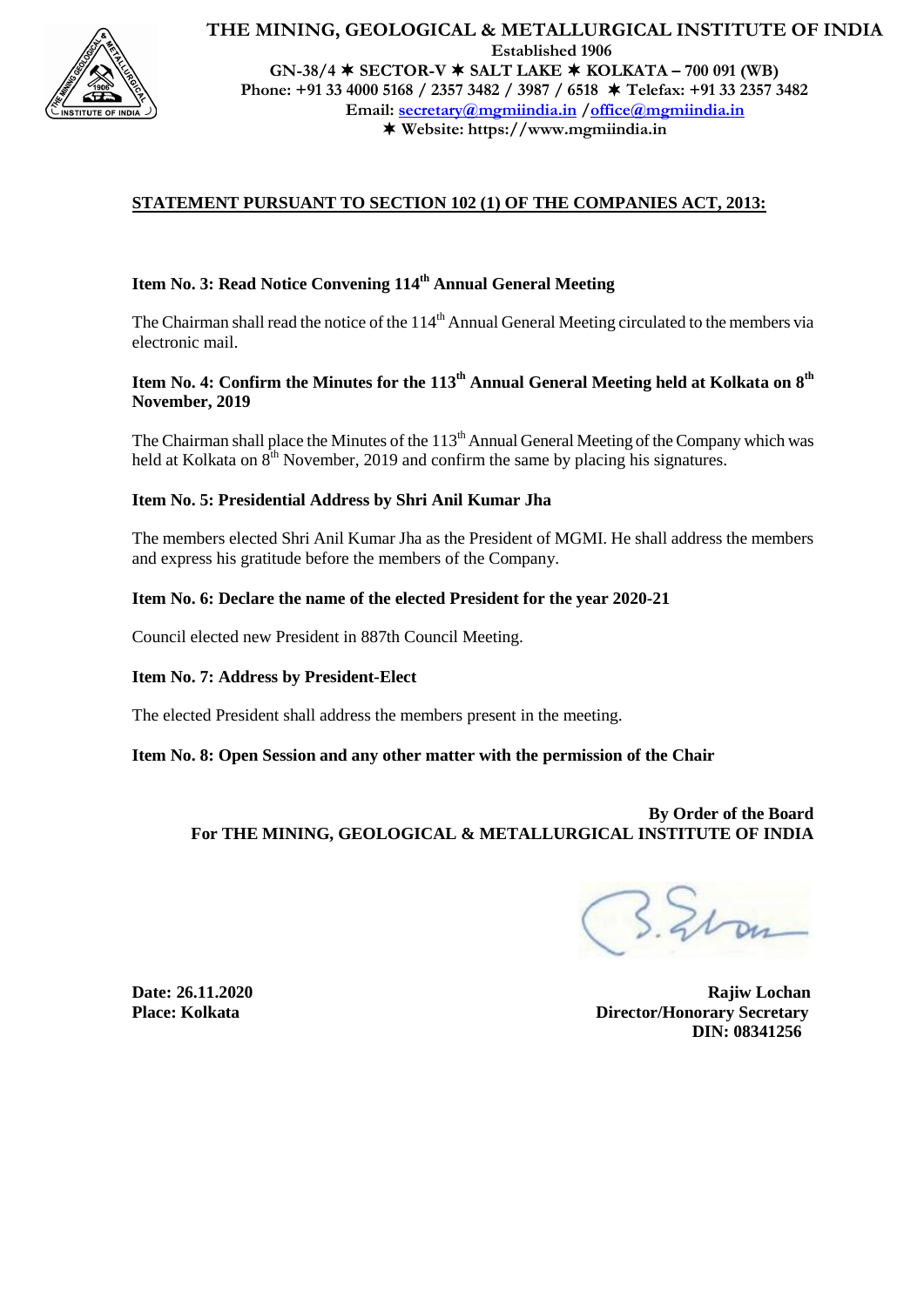

# **THE MINING, GEOLOGICAL & METALLURGICAL INSTITUTE OF INDIA Established 1906 GN-38/4 SECTOR-V SALT LAKE KOLKATA – 700 091 (WB)**

**Phone: +91 33 4000 5168 / 2357 3482 / 3987 / 6518 Telefax: +91 33 2357 3482**

**Email: secretary@mgmiindia.in /office@mgmiindia.in**

**Website: https://www.mgmiindia.in**

# **ATTENDANCE SLIP**

I/We.......................................................................R/o……………………................................. hereby record my/our presence at the 114<sup>th</sup> Annual General Meeting of the Company on Sunday,  $27<sup>th</sup>$  day of December, 2020 at 11.30 A.M at GN 38/4 Sector V Salt Lake P S East Bidhan Nagar Kolkata 700091.

Membership Id:

Signature of Member

#### **Note**:

1. Please fill this attendance slip and hand it over at the entrance of the hall.

2. Please complete this Attendance Slip with Membership ID., name and signature and hand it over at the Attendance Verification Counter at the ENTRANCE OF THE MEETING HALL.

3. Electronic copy of the Notice of the Annual General Meeting (AGM) along with Attendance Slip is being sent to all the members whose email address is registered with the Company. Members receiving electronic copy and attending the AGM can print copy of this Attendance Slip.